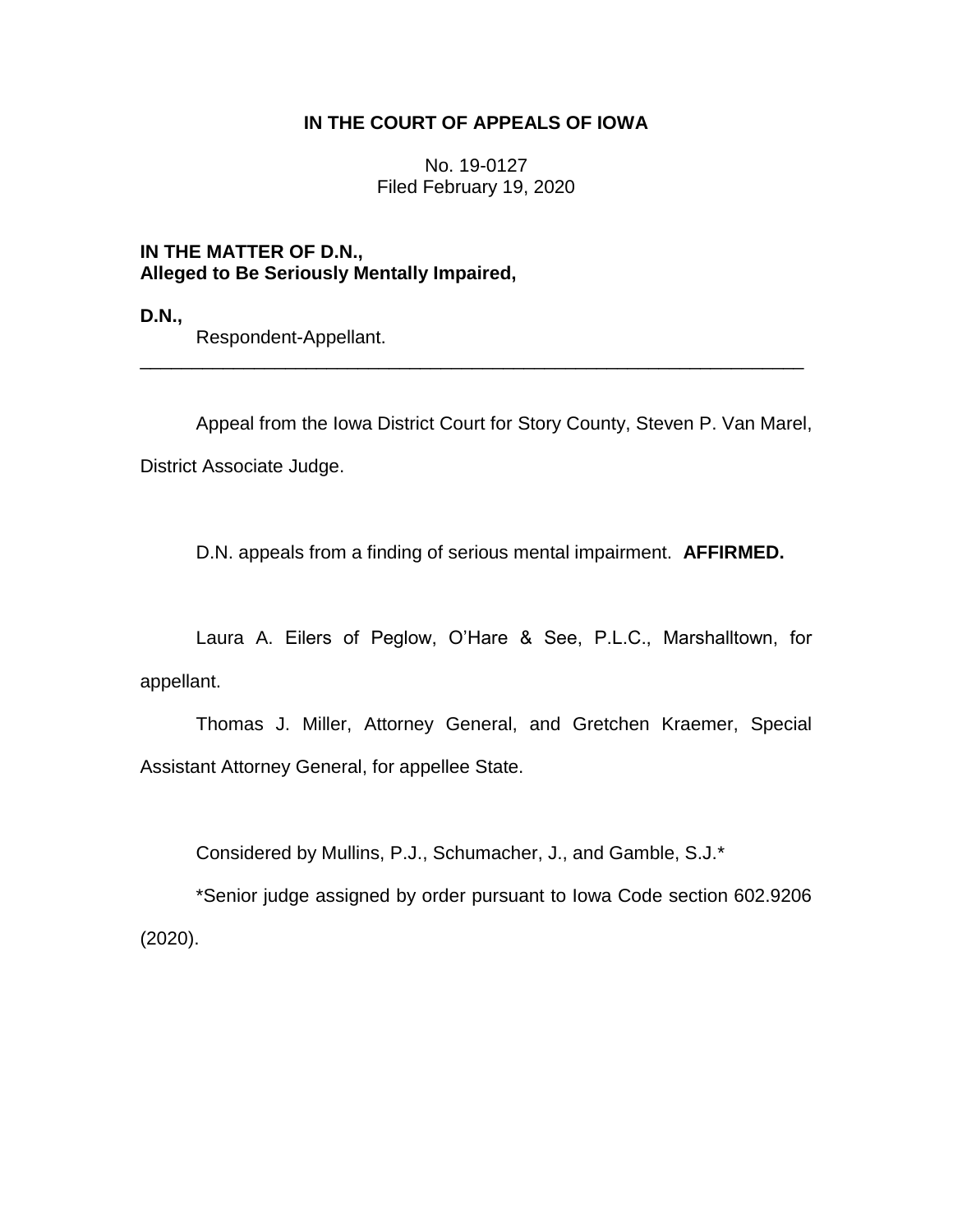## **GAMBLE, Senior Judge.**

 $\overline{a}$ 

D.N. appeals from the order finding him seriously mentally impaired. He challenges the sufficiency of the evidence and claims his due process rights were violated because he was not afforded an opportunity to testify or present evidence. However, there is scant evidence in the record for us to review.

In *In re F.W.S.*, 698 N.W.2d 134, 135–36 (Iowa 2005), our supreme court did not address the merits of an appeal from a civil commitment order and affirmed the district court because the record available was insufficient for appellate review. In *In re C.T.*, No. 18-0320, 2018 WL 6706242, at \*1 (Iowa Ct. App. Dec. 19, 2018), the appellant challenged the sufficiency of the evidence supporting his continued commitment, but there was no transcript of the hearing. Concluding *F.W.S.* was controlling, this court declined to address the merits of the appeal and affirmed. *C.T.*, 2018 WL 6706242, at \*1.

In this instance, the civil commitment hearing was not recorded; and the parties did not prepare, nor did the court approve, a statement of the evidence or proceedings to allow for our review. *See* Iowa R. App. P. 6.806 (providing a mechanism for parties to provide a statement of the proceedings when a transcript is unavailable, which is then approved by the court). While the court later filed an order titled "Trial Testimony" providing a summary of witness testimony,<sup>1</sup> it does not comply with the procedure outlined in Iowa Rule of Appellate Procedure 6.806. $^2$ 

<sup>1</sup> The order does not indicate whether D.N. was present, if he was advised of his right to testify, or if he expressed an affirmative desire to testify or not testify.  $2$  Moreover, Iowa Court Rule 12.20 provides a mechanism for creating a record. It states, "An electronic recording or other verbatim record of the hearing provided in Iowa Code section 229.12 [(2018)] shall be made and retained for three years or until the respondent has been discharged from involuntary custody for 90 days,